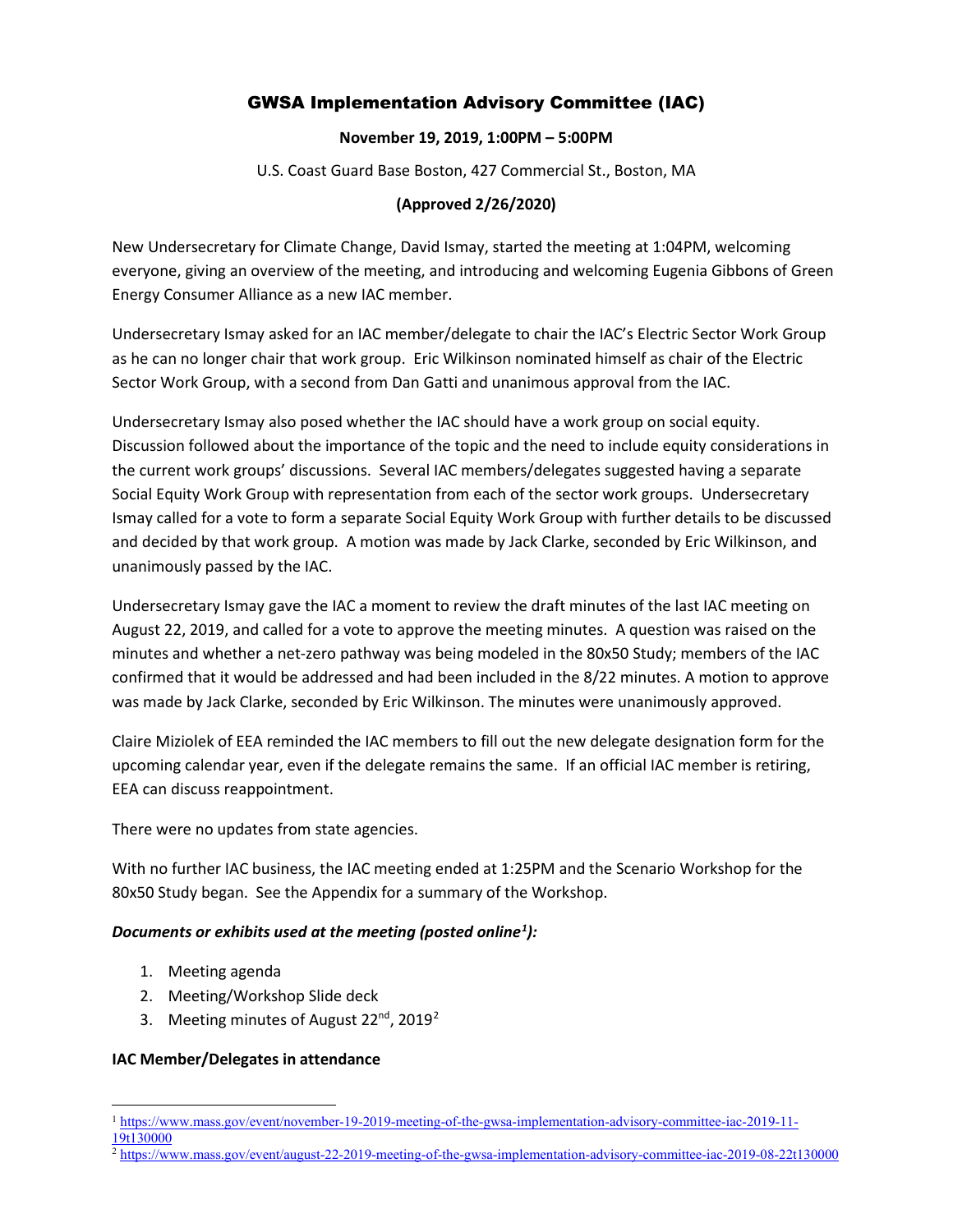| Organization                                           | <b>Name</b>       |
|--------------------------------------------------------|-------------------|
| A Better City (ABC)                                    | <b>Yve Torrie</b> |
| <b>Boston University</b>                               | (absent)          |
| City of Boston                                         | Katherine Eshel   |
| Conservation Law Foundation (CLF)                      | (absent)          |
| Dismas House / Commonwealth Green Low Income Housing   | (absent)          |
| Coalition                                              |                   |
| Environmental Entrepreneurs (E2)                       | Sarah Simon       |
| Environmental League of Massachusetts (ELM)            | Eric Wilkinson    |
| Fraunhofer Center for Sustainable Energy Systems (CSE) | (absent)          |
| Green Energy Consumer Alliance                         | Eugenia Gibbons   |
| Mass Audubon                                           | Jack Clarke       |
| Massachusetts Institute of Technology (MIT)            | Sebastian Eastham |
| Massachusetts Municipal Wholesale Electric Company     | Kate Roy          |
| (MMWEC)                                                |                   |
| Metropolitan Area Planning Council (MAPC)              | Cammy Peterson    |
| <b>National Grid</b>                                   | (absent)          |
| Northeast Clean Energy Council (NECEC)                 | (absent)          |
| The Nature Conservancy (TNC)                           | Steve Long        |
| Union of Concerned Scientists (UCS)                    | Dan Gatti         |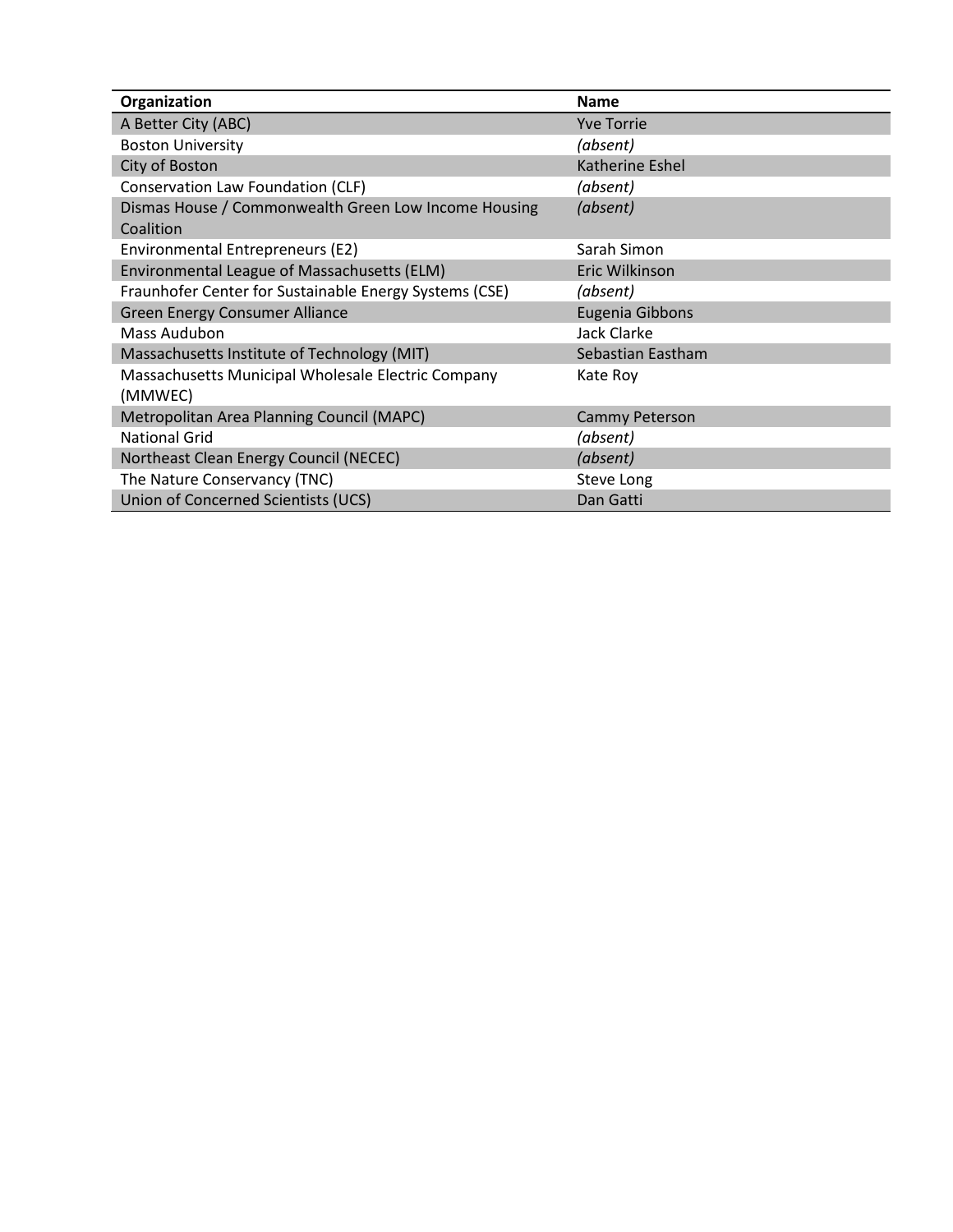# Appendix

# Massachusetts 80x50 Study Scenario Planning Workshop

Summary and Discussion Document: 11/26/2019 Tuesday, November 19, 2019 from 1:00 – 5:00 PM

## U.S. Coast Guard Building, 427 Commercial Street, Boston, MA 02109

## Introduction and Overview

The Massachusetts Decarbonization Roadmap ("80x50 Study") is an effort by the Executive Office of Energy and Environmental Affairs (EEA) to identify cost-effective and equitable strategies to ensure Massachusetts reduces greenhouse gas emissions by at least 80% by 2050. The project will produce a pathway for this reduction, incorporating policies and transitions across a range of sectors: buildings, transportation, electricity, non-energy, and land use. This pathway will be tested under a series of scenarios that represent potential futures in 2050 which the Commonwealth should plan for in their deep decarbonization efforts.

To ensure the tested scenarios capture a sufficient range of plausible 2050 futures and incorporate expert feedback, as part of the meeting of the Global Warming Solutions Act (GWSA) Implementation Advisory Committee (IAC) on November 19, 2019, EEA hosted a Scenario Workshop to gather stakeholder feedback on the key components of scenarios and to foster discussion of potential scenarios. The workshop was intended to support the development of policies that can position Massachusetts to achieve its greenhouse gas reduction commitments despite current and future uncertainties.

During the Scenario Workshop, stakeholders received an update on the 80x50 Study progress and worked together to:

- 1. Engage with the study's scenario approach, including the utilization of scenario components to capture key trends and linkages of the components; and
- 2. Present their perspectives on key scenario components and plausible futures.

The workshop resulted in a collection of stakeholder insights on specific current and future uncertainties that have significant implications for GWSA compliance in 2050. The feedback will be used to inform the development of 3-4 modeling scenarios and numerous modeling parameters. A GWSA-compliant emissions reduction pathway will be developed for each scenario – and will ultimately be used to inform design of a policy portfolio that will be resilient across the identified future scenarios. This document includes a high-level summary of the workshop.

## Workshop Summary

On 11/19, 106 individuals met at the US Coast Guard Boston Base to discuss and provide feedback to the scenario planning process for EEA's 80x50 project. The workshop began with a formal meeting of the GWSA IAC, after which Cadmus staff presented a high-level overview of the 80x50 Study as well as the background and reasoning for scenario planning. The meeting then broke up into 11 small groups where facilitators walked workshop participants through an exercise to identify and prioritize scenario components that they deem most important to consider when assessing Massachusetts' pathway to decarbonization. The participants were also asked to identify key trends for each prioritized component and the important linkages between components. Afterwards, each group developed a short narrative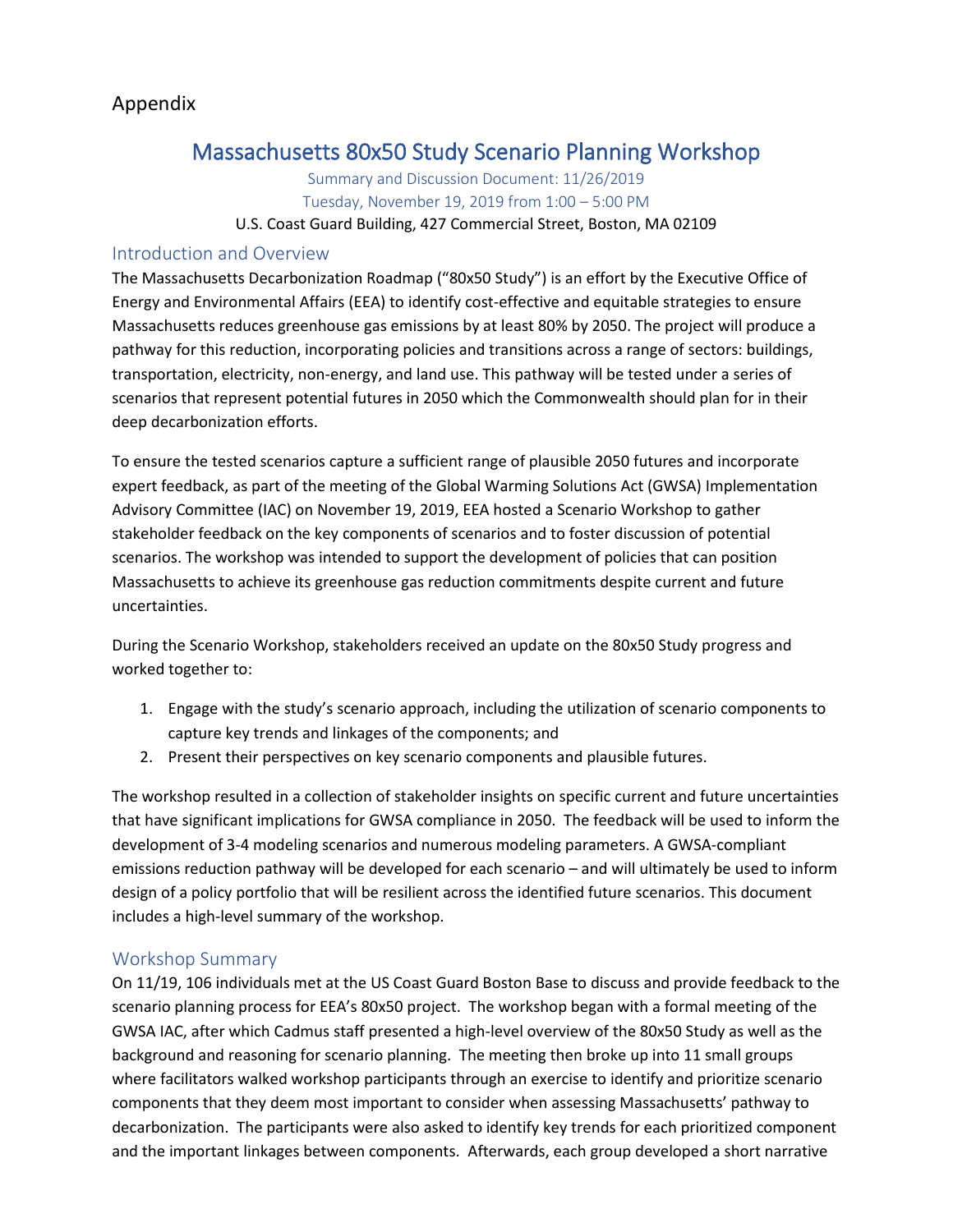of a potential future in 2050, and used an online polling platform to share their scenario narrative with the larger group. Participants were able to vote, in real time, for the scenario that most resonated with each individual. The workshop concluded with a summary of next steps, including the process for the feedback provided during the workshop to be incorporated into several scenarios that would inform the policy analysis and final products for the 2030 Clean Energy and Climate Plan as well as 2050 Roadmap report.

## Participant feedback

Workshop participants were asked to share their feedback and priorities both before the workshop and the day-of. The full feedback from the workshop is being analysis and compiled, but some of the initial high-level pieces of feedback are reported below.





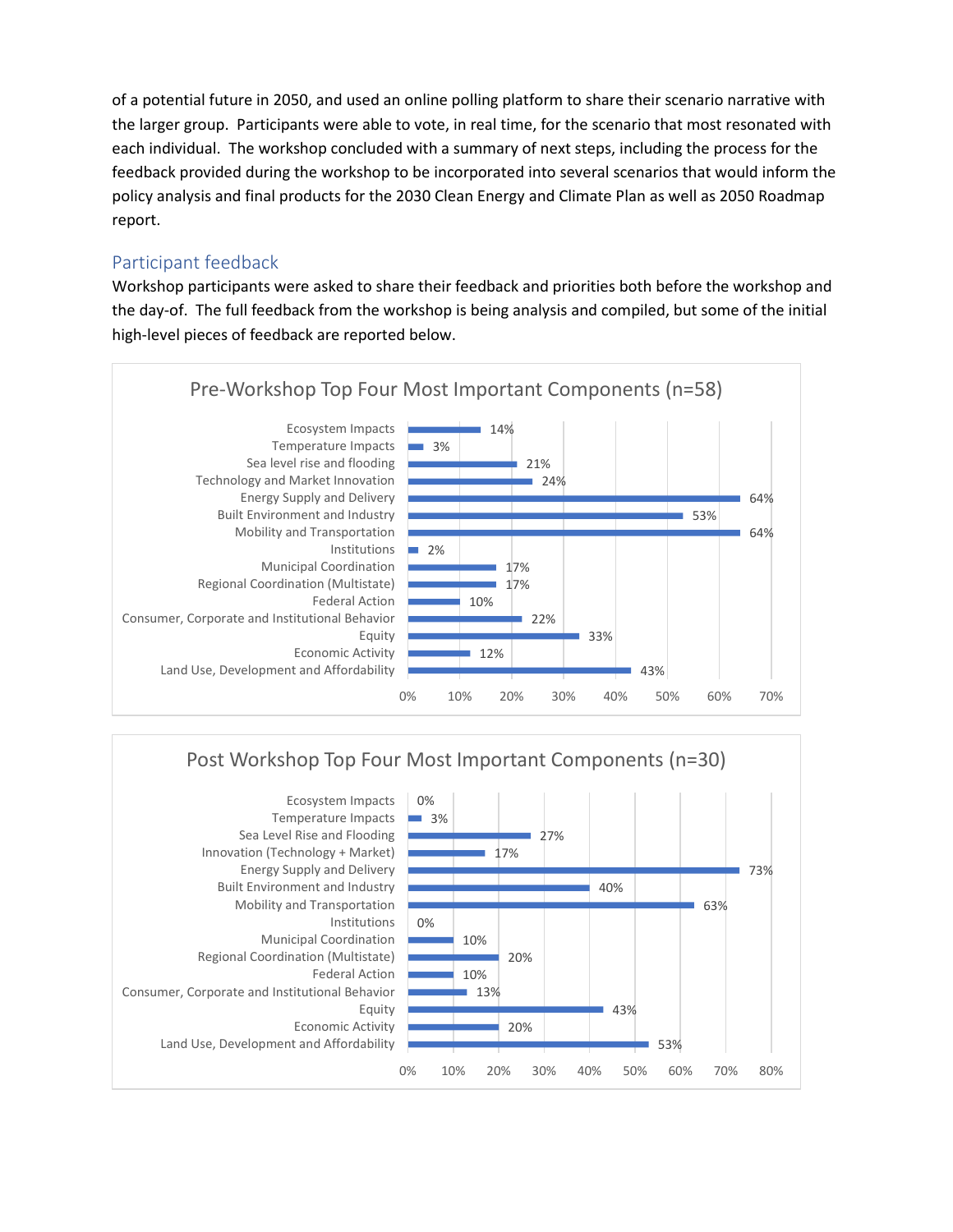Several word clouds were produced showing which words were most commonly used by participants.

*Word cloud of uncertainties (pre-workshop):*

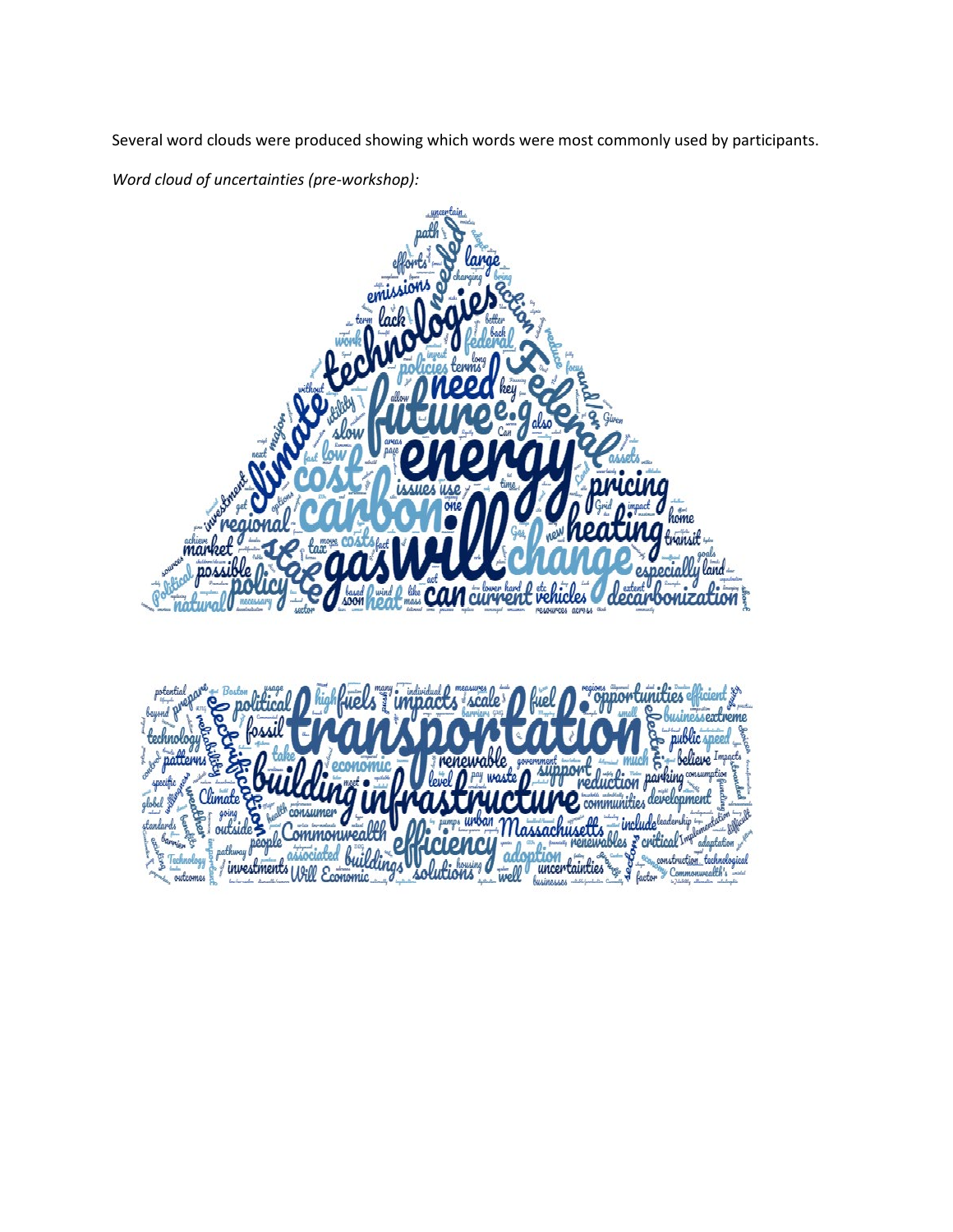*Word cloud from scenario narratives:*



#### *Word cloud on linkages between scenario componets:*

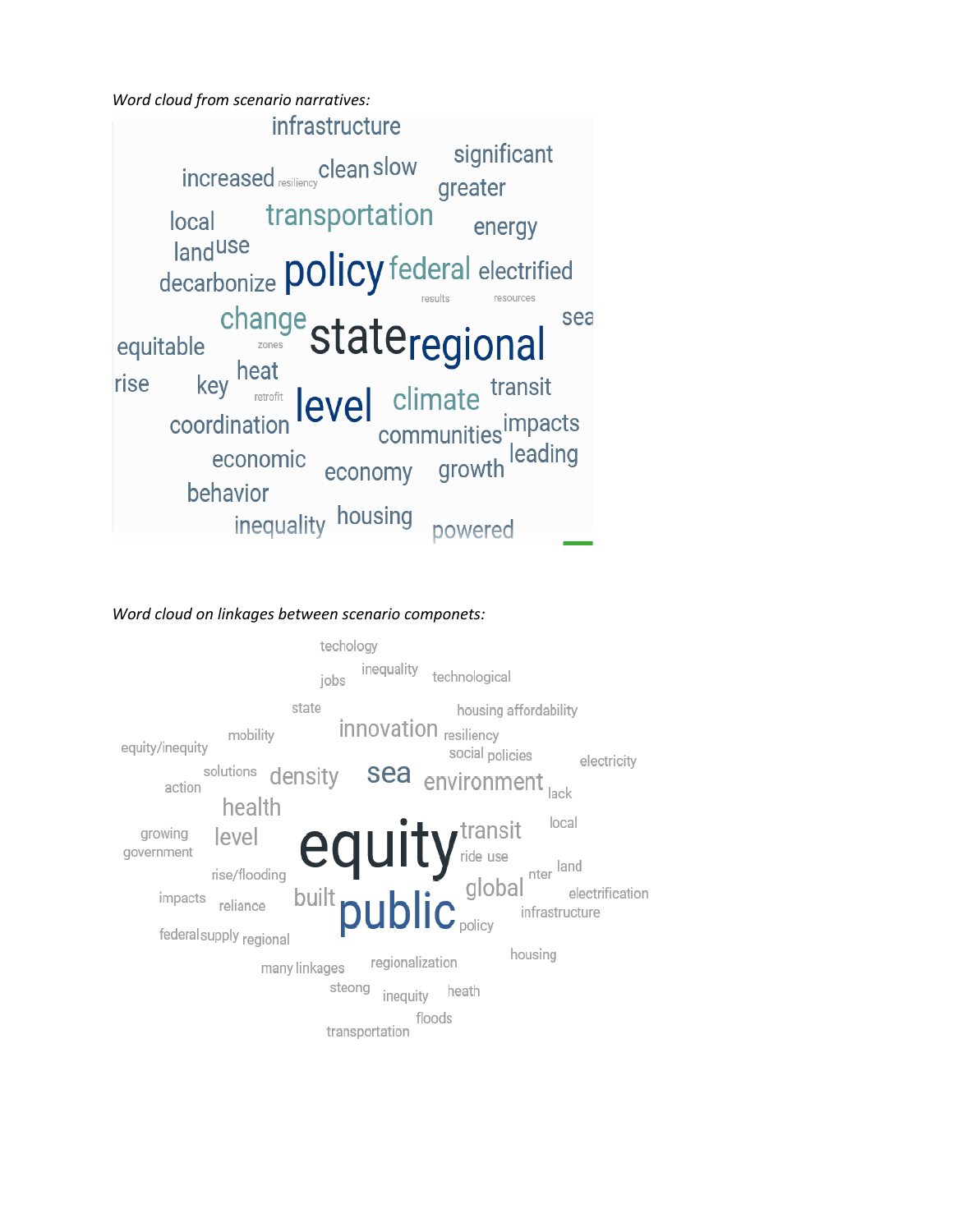# Background on Scenario Analysis

With respect to climate change planning, scenario analysis is the process of analyzing potential future greenhouse gas emissions by assessing a range of alternative conditions and policies. It enables researchers to account for uncertainties in future conditions and incorporate qualitative descriptions in addition to quantitative indicators, which is beneficial for articulating changes that cannot easily be quantified (e.g., political instability).

Scenarios capture key changes in various aspects of society, including demographics, socioeconomics, lifestyle, policies, institutions, technologies, and climate, which then allow researchers to anticipate potential challenges to mitigation and adaptation. Once defined, scenarios can be used for qualitative evaluation of strategies in the context of each scenario. Further, scenarios can be parametrized as quantitative inputs for data-driven modeling efforts.

A number of existing scenario frameworks exist at the local, national, and international levels. For example, th[e Shared Socioeconomic Pathways](https://www.carbonbrief.org/explainer-how-shared-socioeconomic-pathways-explore-future-climate-change) (SSP) Framework includes five pathways that represent different mitigation and adaptation challenges on the international scale. On the local level, the MBTA has developed the [Focus 40](https://www.mbtafocus40.com/) scenarios to aid in transportation planning, and MAPC has developed the draft [MetroCommon](https://metrocommon.mapc.org/) Scenarios as part of Greater Boston's regional long-range plan.

In a similar fashion, the 80x50 Study is also employing a scenario approach. The project team is looking to stakeholders to help craft scenarios that capture potential futures in the Commonwealth that should be explored as the Commonwealth charts a path toward decarbonization.

Scenarios are intended to capture influences that are external to the system being studied. For the 80x50 study, we are interested understanding how external factors may influence how the *Commonwealth pursues policies and climate mitigation.* Such influences could include top-down components such as federal policy or bottom-up components such as individual behavior, institutional leadership or municipal coordination. The final set of scenarios in this study will be distinctly defined to cover a range of possible future trends that will influence the impacts of state policy.

## Key Terms

The Study and Scenario Workshop materials employ a series of key terms to frame the analysis and guide discussion. Terms with which stakeholders should be familiar include:

Pathway: A suite of outcomes that achieves a set of policy goals. In this case, the overall goal is GHG emissions reduction. In the 80x50 Study, the suite of outcomes and policies that will achieve at least 80% by 2050 is referred to as the 80x50 Pathway.

**Scenario:** An internally consistent storyline outlining driving forces, critical assumptions and uncertainties, and how these forces will impact the future in terms of the Commonwealth's ability to meet the 2050 targets. In the 80x50 Study, we will use scenarios to help explore what policies and programs will be necessary for the Commonwealth to achieve its at least 80% greenhouse gas reduction target, in spite of external factors outside of the Administration's direct control (e.g. federal policy).

**Component:** A factor that will impact the Commonwealth's ability to decarbonize and is outside of the Administration's direct control. These will be combined to help characterize and describe a current state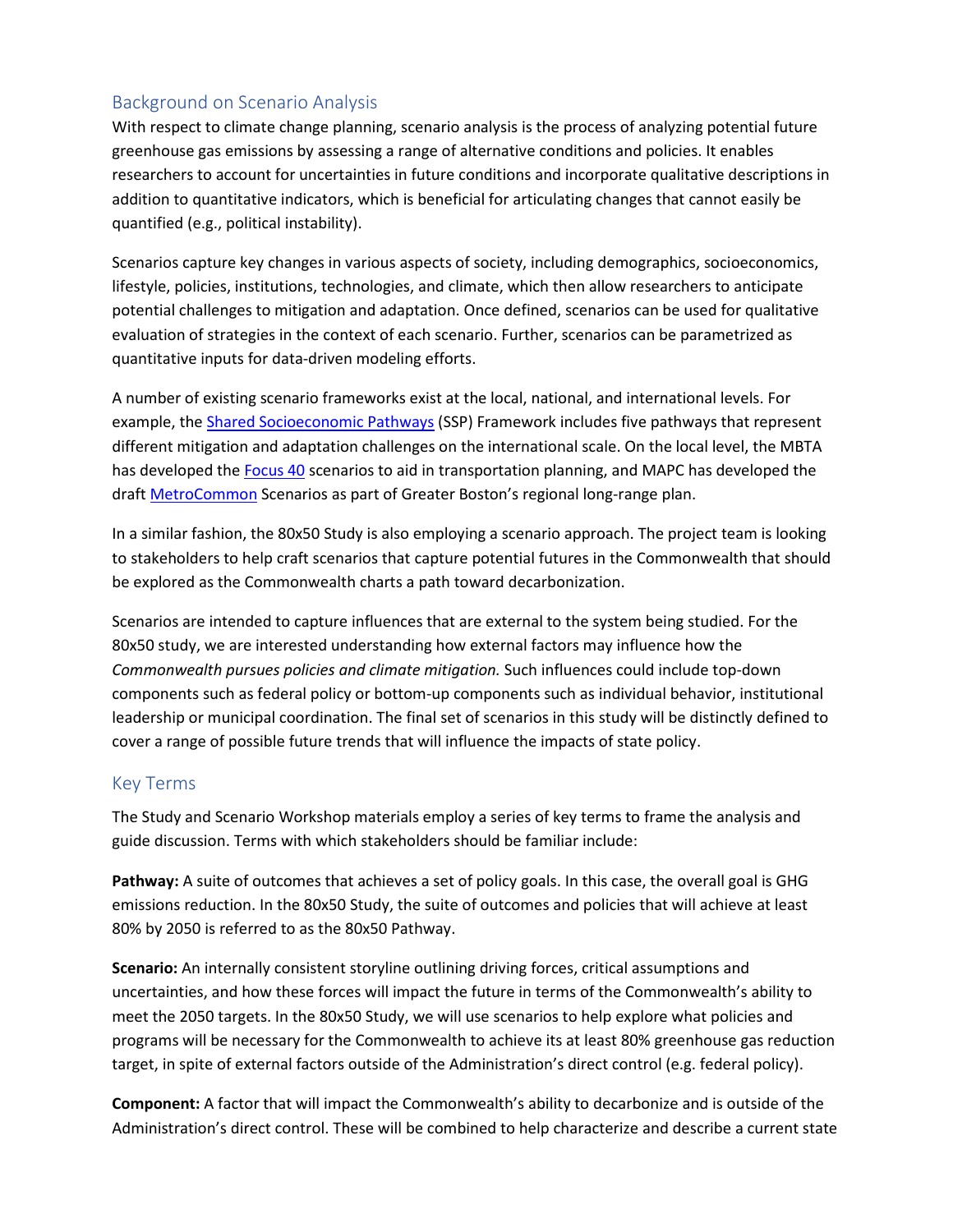and potential future in the Commonwealth. Components are part of one of four categories: Socioeconomic & Lifestyle, Policy & Institutions, Technological Change, and Climate. In the Study, the components will be linked to specific modeling parameters to explore the impact of components on the achievement of the at least 80% by 2050 goal. The full list of components is found below in this preevent document.

**Trend**: Ongoing or anticipated changes to components for which the Commonwealth should plan as they develop strategies for decarbonization.

**Linkage:** Identification of connections between components that are likely to trend together or in opposition to one another under a particular future scenario (i.e. Land Use, Development, & Affordability and Mobility & Transportation).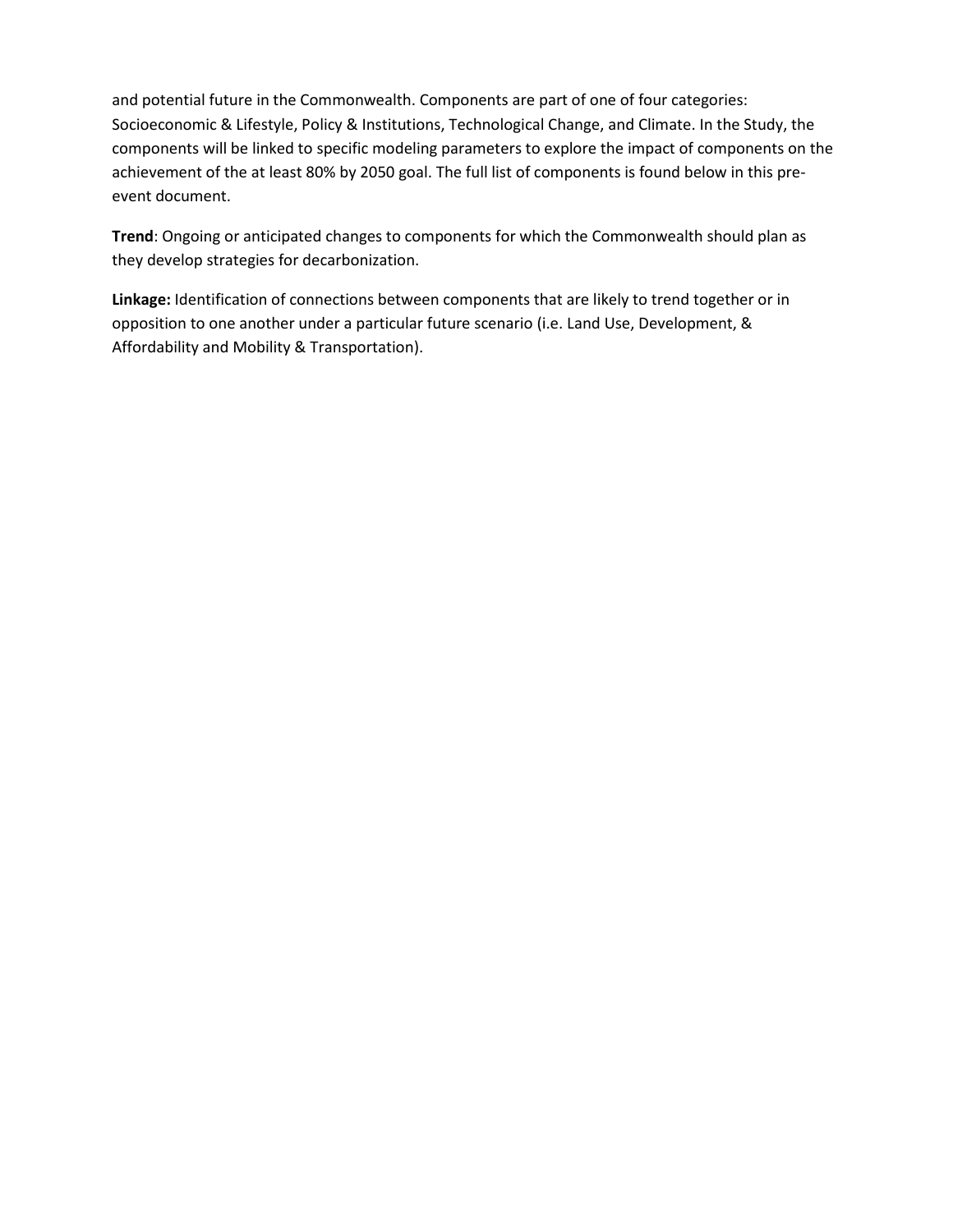# Decarbonization Components

The following 15 components are proposed as the foundation for scenario development. Varying levels of these components will influence the scenarios and modeling parameters used by the Study. These components are introduced during the Scenario Workshop, and stakeholders are asked to review and identify the components they believe are most important to decarbonization and the expected future impacts associated with them:

| Component                 |                                                           | <b>Description</b>                                                                                                                                                                     |  |
|---------------------------|-----------------------------------------------------------|----------------------------------------------------------------------------------------------------------------------------------------------------------------------------------------|--|
| Socioeconomic & Lifestyle | Land Use,<br>Development &<br><b>Affordability</b>        | The extent to which, housing costs, land use policy, and open space<br>influence migration, sprawl, private vehicle use, and forest cover                                              |  |
|                           | <b>Economic Activity</b>                                  | The impact of economic trends, such as a boom in personal wealth or a<br>recession, on space and energy demands and decarbonization<br>investments                                     |  |
|                           | <b>Equity</b>                                             | The influence of current inequities, such as environmental injustice and<br>income inequality, on climate mitigation actions                                                           |  |
|                           | Consumer, Corporate<br>& Institutional<br><b>Behavior</b> | The examination of how individual and institutional behaviors and level<br>of concerns about climate change influence decisions about technology<br>adoption                           |  |
| Policy & Institutions     | <b>Federal Action</b>                                     | The adoption and implementation of federal policy focused on<br>decarbonization: CO <sub>2</sub> price, federal transit investment, R&D, RPS,<br>limiting fossil fuel extraction, etc. |  |
|                           | <b>Regional</b><br><b>Coordination</b><br>(Multistate)    | The degree of successful collaboration across multiple states regarding<br>current policies and new initiatives: e.g., RGGI and TCI                                                    |  |
|                           | <b>Municipal</b><br><b>Coordination</b>                   | Local level, cross-town coordination to develop climate-conscious<br>infrastructure and housing                                                                                        |  |
|                           | <b>Institutions</b>                                       | Examination of the role of public trust in the government, science, and<br>the media and the strength of these institutions                                                            |  |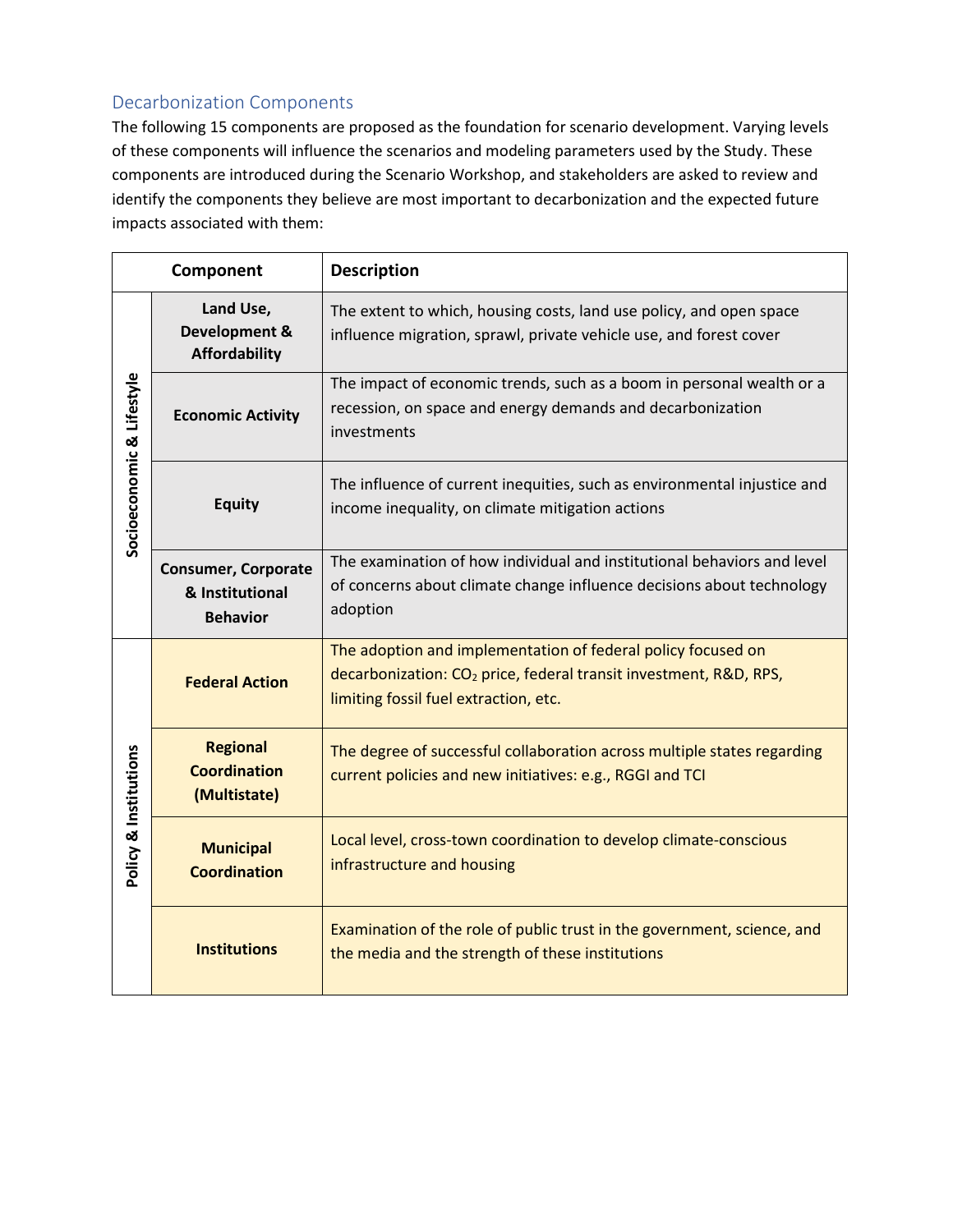|                      | <b>Mobility &amp;</b><br>Transportation           | The extent of transformation and level of investment within<br>transportation and transit systems including improved EV service, new<br>modes (e.g., microtransit), autonomous vehicles, deployment of<br>charging equipment, etc. |
|----------------------|---------------------------------------------------|------------------------------------------------------------------------------------------------------------------------------------------------------------------------------------------------------------------------------------|
| Technological Change | <b>Built Environment &amp;</b><br><b>Industry</b> | The transformation of new construction and existing facilities within the<br>built environment and industry, particularly around efficiency and<br>electrification                                                                 |
|                      | <b>Energy Supply &amp;</b><br><b>Delivery</b>     | The exploration of level of deployment of carbon free energy<br>technologies and the capacity of infrastructure to deliver energy<br>generated by those technologies                                                               |
|                      | Innovation<br>(Technology &<br>Market)            | The extent and speed at which technological advancements (e.g.<br>storage, grid modernization), R&D investments and workforce<br>development support and influence the decarbononization trajectory                                |
|                      | Sea Level Rise &<br><b>Flooding</b>               | The impacts of climate change and adaptive efforts on the ability for<br>coastal communities maintain and continue to grow population and<br>economic activity                                                                     |
| Climate              | <b>Temperature Impacts</b>                        | The impact of climate change on winter and summer temperatures, and<br>its subsequent effect on heating and cooling energy consumption                                                                                             |
|                      | <b>Ecosystem Impacts</b>                          | The influence of higher $CO2$ levels and elevated temperatures on<br>biological productivity and carbon sequestration                                                                                                              |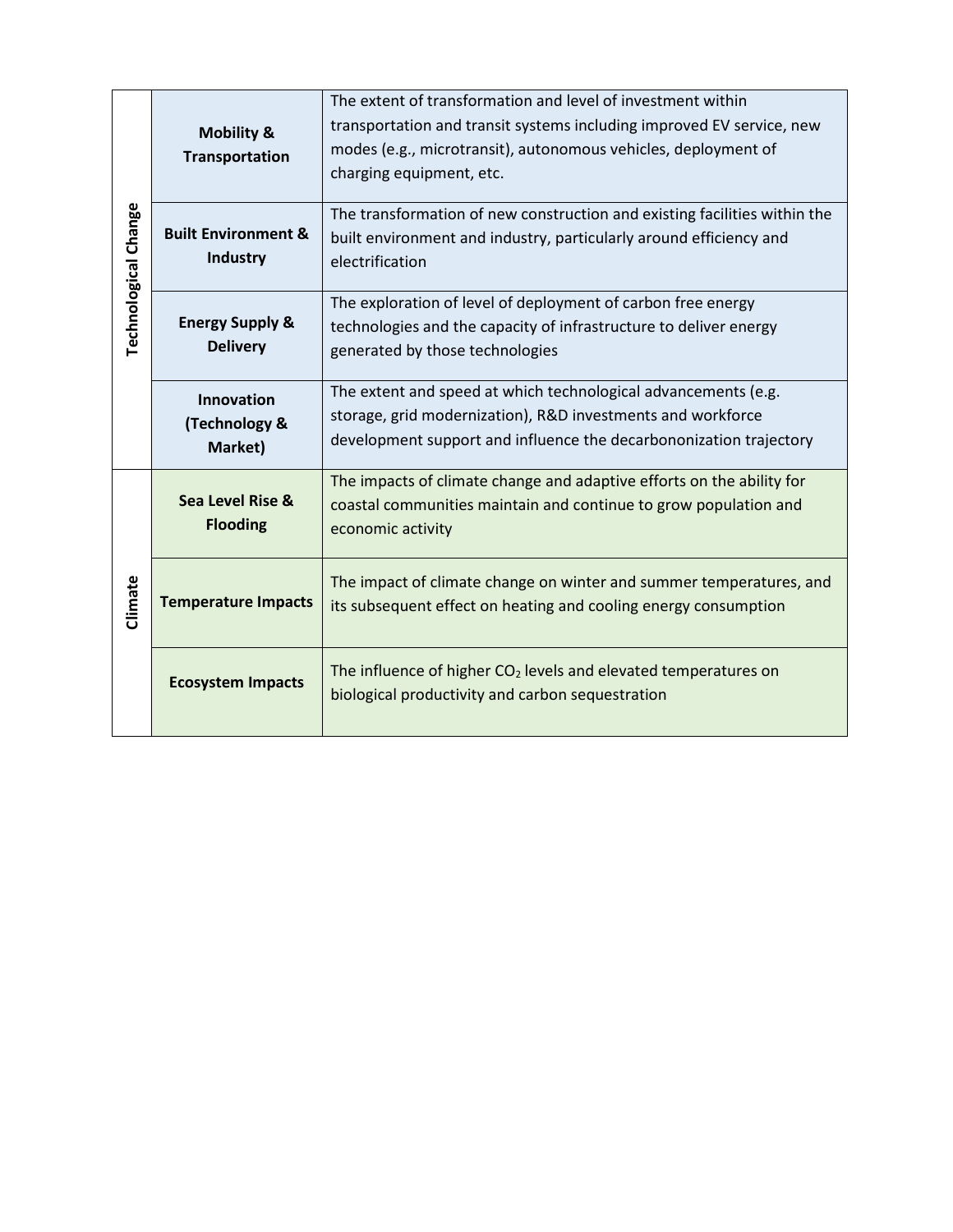#### **Full Workshop Attendee List**

| <b>First Name</b> | <b>Last Name</b> | Organization                             |
|-------------------|------------------|------------------------------------------|
| Michael           | Ahern            | <b>WPI</b>                               |
| Ajla              | Aksamija         | University of Massachusetts Amherst      |
| Toby              | Armstrong        | Sustainable Energy Advantage             |
| Lauren            | <b>Bauman</b>    | New Ecology                              |
| Lisa              | <b>Bjerke</b>    | Citizen                                  |
| Jonathan          | <b>Buonocore</b> | <b>C-CHANGE</b>                          |
| Vallery           | Cardoso          | <b>EEA</b>                               |
| David             | Cash             | <b>UMass Boston</b>                      |
| H.G.              | Chissell         | <b>Advanced Energy Agency</b>            |
| Hong-Hanh         | Chu              | EEA                                      |
| Callie            | Clark            | <b>MHP</b>                               |
| Jack              | Clarke           | <b>Mass Audubon</b>                      |
| John              | Cleveland        | <b>Green Ribbon Commission</b>           |
| Elizabeth         | Cleveland        | MassCEC                                  |
| Shanna            | Cleveland        | <b>Barr Foundation</b>                   |
| Susan             | Coakley          | <b>NEEP</b>                              |
| <b>Barry</b>      | Coflan           | Schneider Electric                       |
| Leah              | Cohen            | Independent Contractor                   |
| Emily             | Cole             | <b>American Farmland Trust</b>           |
| Daniel            | Collins          | New England Power Generators Association |
| Stephen           | Cowell           | E4TheFuture                              |
| Sarah             | Creighton        | <b>DCAMM</b>                             |
| Julie             | Curti            | Cadmus                                   |
| Ben               | D'Antonio        | <b>NESCOE</b>                            |
| Samantha          | Devine           | City of Boston                           |
| Paul              | Disarcina        | <b>AvalonBay Communities</b>             |
| Dan               | Dolan            | New England Power Generators Association |
| Deborah           | Donovan          | Acadia Center                            |
| Eric              | Dubin            | Mitsubishi Electric Trane HVAC           |
| Michael           | <b>Duclos</b>    | <b>DEAP Energy Group, LLC</b>            |
| Sebastian         | Eastham          | Massachusetts Institute of Technology    |
| Aurora            | Eddington        | Cadmus                                   |
| Kat               | Eshel            | City of Boston                           |
| Patricia          | Fabian           | <b>Boston University</b>                 |
| lan               | Finlayson        | <b>MA DOER</b>                           |
| Matt              | Frank            | <b>National Grid</b>                     |
| Louisa            | Gag              | LivableStreets Alliance                  |
| <b>Betar</b>      | Gallant          | <b>MIT</b>                               |
| Isabella          | Gambill          | A Better City                            |
| Dan               | Gatti            | <b>Union of Concerned Scientists</b>     |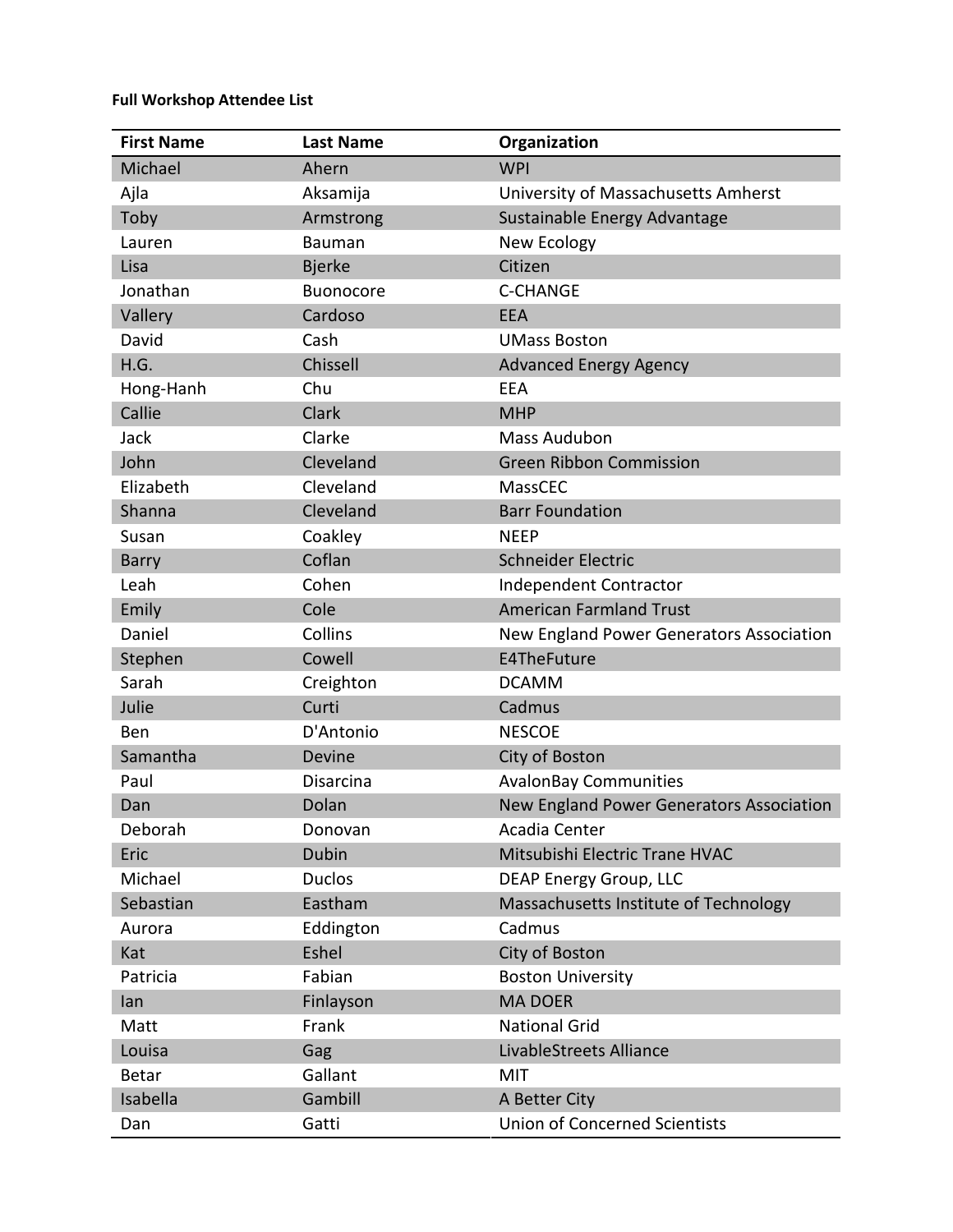| Eugenia        | Gibbons         | <b>Green Energy Consumers Alliance</b>    |
|----------------|-----------------|-------------------------------------------|
| Sucharita      | Gopal           | <b>Boston University</b>                  |
| Elizabeth      | Hanson          | Cadmus                                    |
| Kasia          | Hart            | Metropolitan Area Planning Council        |
| Rebecca        | Hatchadorian    | Arup                                      |
| David          | Hill            | <b>VEIC</b>                               |
| Tom            | Hopper          | <b>Mass Housing Partnership</b>           |
| Ariel          | Horowitz        | MassCEC                                   |
| Meg            | Howard          | MassCEC                                   |
| David          | Ismay           | EEA                                       |
| Emily          | Jones           | <b>LISC</b>                               |
| Chelsea        | Kehne           | Department of Energy Resources            |
| Chris          | Knittel         | <b>MIT</b>                                |
| Allison        | Kreiley         | <b>EEA</b>                                |
| Jonathan       | <b>Krones</b>   | <b>Independent Contactor</b>              |
| Damon          | Lane            | <b>VEIC</b>                               |
| Chad           | Laurent         | Cadmus                                    |
| Steve          | Long            | The Nature Conservancy                    |
| Amy            | Longsworth      | <b>Boston Green Ribbon Commission</b>     |
| Zeyneb         | Magavi          | Gas Leaks Allies (HEET/Mothers Out Front) |
| Maggie         | <b>McCarey</b>  | <b>DOER</b>                               |
| Steve          | McGorty         | Avalonbay                                 |
| Peter          | <b>McPhee</b>   | Massachusetts Clean Energy Center         |
| Gilbert        | Metcalf         | <b>Tufts University</b>                   |
| Benjamin       | Miller          | <b>EEA</b>                                |
| Claire         | <b>Miziolek</b> | EEA                                       |
| Geoff          | Morrison        | Cadmus                                    |
| Kate           | Mueller         | Cadmus                                    |
| Galen          | Nelson          | Mass Clean Energy Center                  |
| Anastasia      | Nicolaou        | <b>NAIOP MA</b>                           |
| Anna           | Pavlova         | Schneider Electric                        |
| Cammy          | Peterson        | <b>MAPC</b>                               |
| Sarah          | Philbrick       | <b>MAPC</b>                               |
| <b>Desiree</b> | Plata           | <b>MIT</b>                                |
| Josh           | Plisinski       | <b>Harvard Forestry</b>                   |
| Rebecca        | Quinones        | MA Division of Fisheries and Wildlife     |
| Bill           | Ravanesi        | <b>Health Care Without Harm</b>           |
| <b>Nick</b>    | Rekstad         | Arup                                      |
| Wilson         | Rickerson       | <b>Converge Strategies</b>                |
| Kate           | Roy             | <b>MMWEC</b>                              |
| <b>Staci</b>   | Rubin           | <b>Conservation Law Foundation</b>        |
| Tim            | Scarpa          | Avalonbay                                 |
| Darci          | Schofield       | Metropolitan Area Planning Council        |